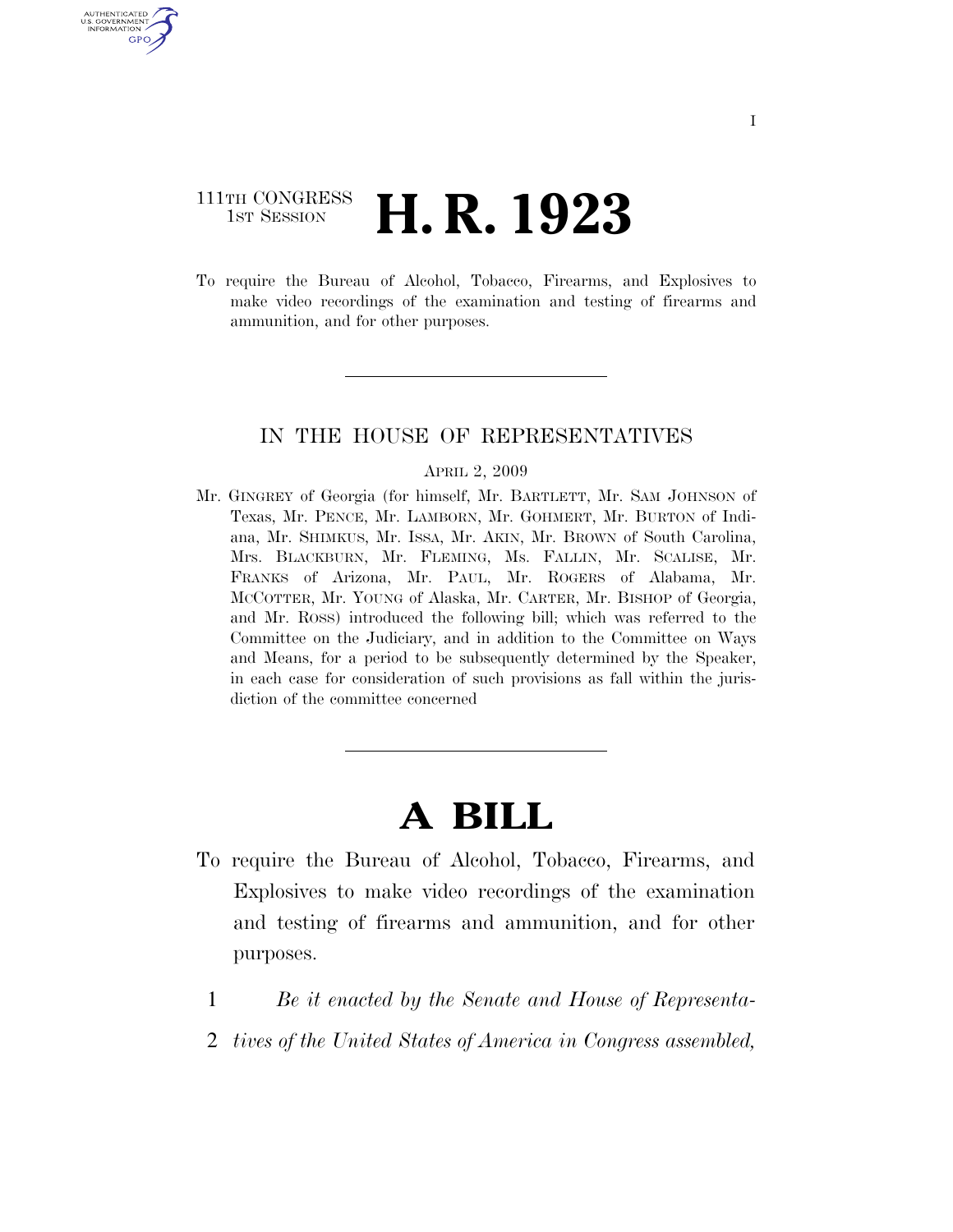### **SECTION 1. SHORT TITLE.**

 This Act may be cited as the ''Fairness in Firearm Testing Act''.

 **SEC. 2. VIDEO RECORDING OF EXAMINATION AND TESTING OF FIREARMS AND AMMUNITION BY THE BU- REAU OF ALCOHOL, TOBACCO, FIREARMS, AND EXPLOSIVES.** 

 Section 1111 of the Homeland Security Act of 2002 (6 U.S.C. 531) is amended by adding at the end the fol-lowing:

 ''(e) ADDITIONAL RESPONSIBILITIES REGARDING EXAMINATION AND TESTING OF FIREARMS AND AMMUNI-TION.—

14 "(1) VIDEO RECORDING REQUIRED.—The Bu- reau shall make a video recording of the entire proc- ess of the examination and testing by the Bureau of an item for the purpose of determining, pursuant to 18 section  $921(a)(3)$ ,  $922(b)$ ,  $922(p)$ , or subsection 19 (a)(3), (a)(4), (d), or (e) of section 925 of title 18, United States Code, or section 5845(a) of the Inter- nal Revenue Code of 1986, whether the item is a firearm and if so, the type of firearm, or of deter-23 mining pursuant to section  $921(a)(17)$  of title 18, United States Code, whether the item is ammuni- tion, and shall not edit or erase any recording made pursuant to this paragraph.